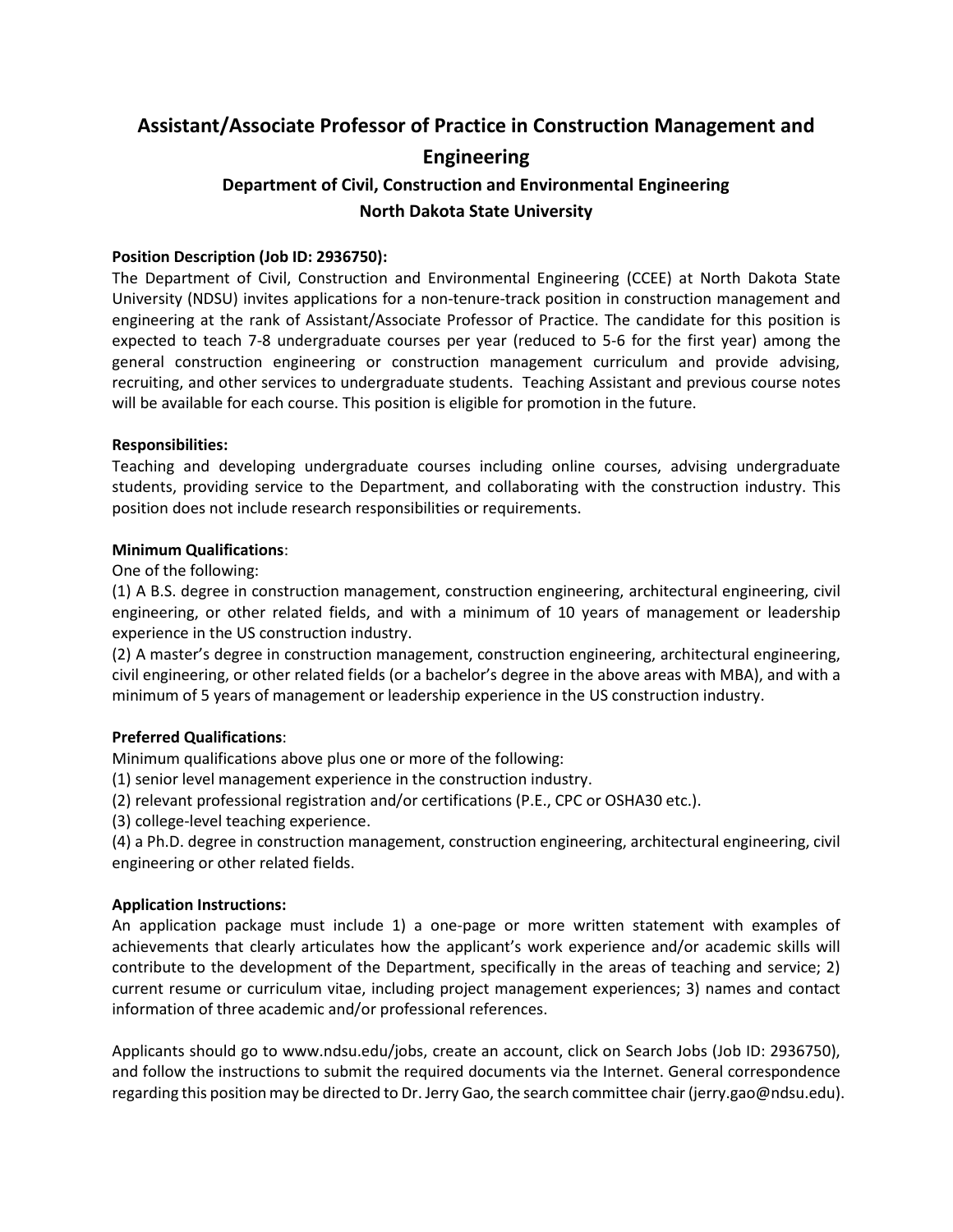Screenings will begin on February 7, 2021, until the position is filled. The anticipated start date for this position is on August 16, 2022.

#### **About the Department and Construction Programs:**

The first construction degree program at NDSU was approved in 1969 by the North Dakota Board of Higher Education with the support of the Associated General Contractors (AGC) of North Dakota. Students began to enroll in the program in the fall of 1970. The Construction Management and Engineering (CM&E) Department was established at NDSU in 1978. In 1988, the Department was merged as a fully autonomous Division within Civil Engineering. The Civil Engineering Department was renamed the Department of Civil Engineering and Construction. This structure remained in place until 2005; however, the construction programs were administered independently of Civil Engineering through the Division of Construction Management and Engineering. In 2005, the Department of Construction Management and Engineering was established and run independently until July 1, 2021, when it was merged with the Civil and Environmental Engineering Department to form the new Department of Civil, Construction and Environmental Engineering. The Bachelor of Science in Construction Engineering program within the Department is accredited by the Engineering Accreditation Commission of the ABET. It is the third oldest ABET-accredited construction engineering program in the United States. The Bachelor of Science in Construction Management program is accredited by the American Council for Construction Education (ACCE).

The Department of CCEE is internationally renowned for teaching and research excellence. The successful candidate will join a 19-faculty member department dedicated to high-quality teaching, scholarship, and service. The Department offers bachelor's and master's degrees in civil engineering, environmental engineering, construction engineering, and construction management, and a doctorate degree in civil engineering. The Department has approximately 700 undergraduate students and 100 graduate students, including about 280 undergraduate students and more than 30 graduate students in construction management and engineering. More information about the CCEE Department can be found at www.ndsu.edu/ccee.

#### **About NDSU**

North Dakota State University is distinctive as a student focused, land-grant, research university. Our main campus is located in Fargo, ND with Extension Service and Research Experiment Station locations across the entire state. NDSU has been listed in the Top 100 public research universities in the United States for research and development in agricultural sciences, psychology and social sciences, based on reported research expenditures.

NDSU is an exciting place to work offering a stimulating and diverse environment richly populated with people pursuing life-long learning and personal growth. Employees often attend on-campus cultural events, lectures, athletic events and enjoy walks through our beautiful campus.

NDSU employs over 6000 full-time and part-time employees across the state, making it the second largest employer in the community. NDSU is the best college in ND, according to Money Magazine (September 2018). NDSU was named a 2019 Best Value College by Forbes. Fargo made Livability.com's top 10 list of cities to find a job and ranked at #11 for best places to live overall.

NDSU offers a wide array of professional opportunities including faculty, executive, managerial, professional, technical, paraprofessional, office support, servers and crafts/trades. Like a small city, NDSU operates 24 hours a day, seven days a week. Full time employees are offered a superb benefit package to include 100% company paid health insurance premiums and tuition assistance for employees and